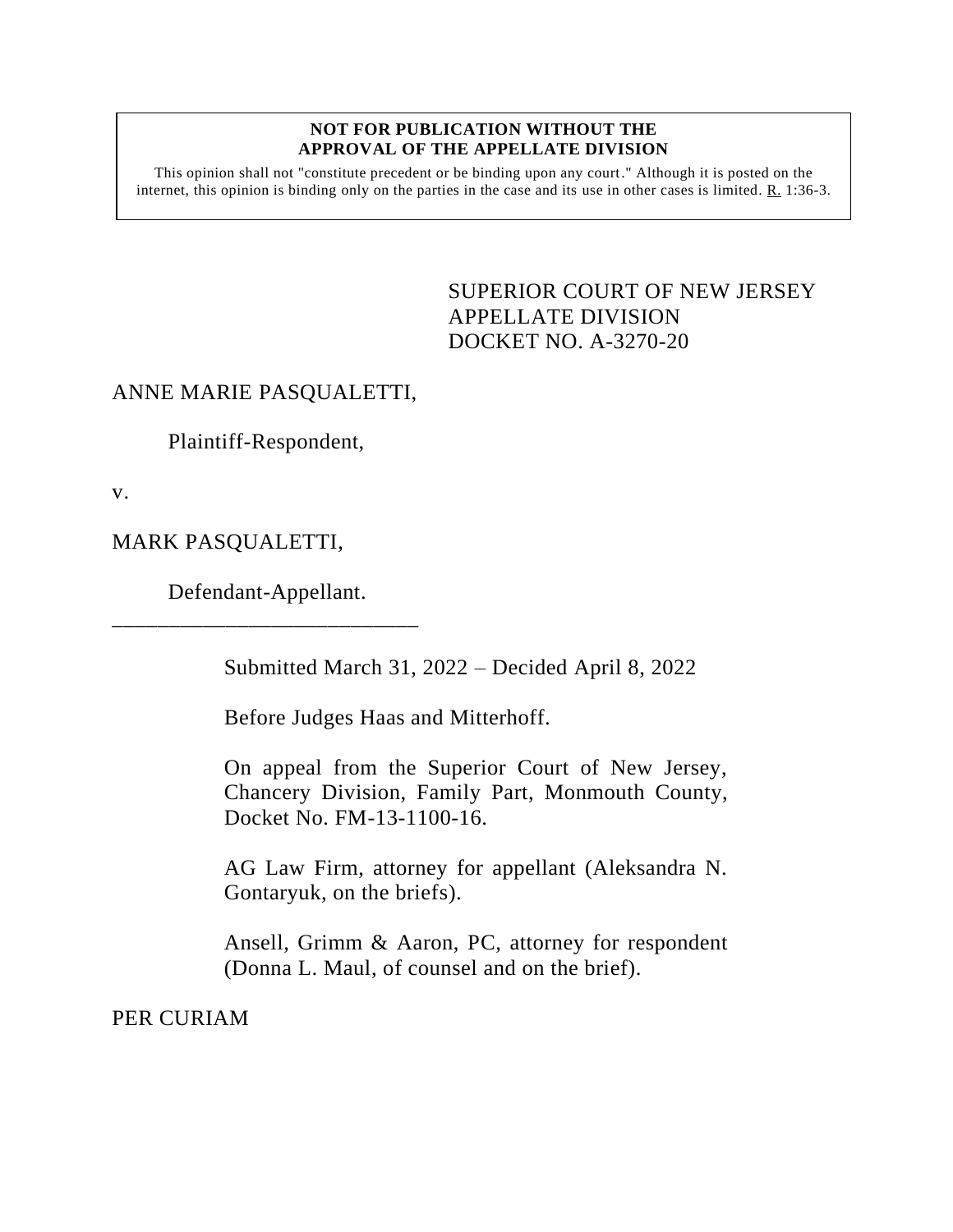In this post-judgment matrimonial matter, defendant appeals from the Family Part's June 9, 2021 order that reduced defendant's alimony obligation to plaintiff by \$6,000 a year. We affirm.

The salient facts are not in dispute. The parties were married in September 1983 and divorced in October 2016. They have three emancipated children.

In their Marital Settlement Agreement, defendant agreed to pay plaintiff open duration alimony of \$30,000 per year. The parties further agreed that this obligation could not be modified for two years.

At the time of their divorce, defendant earned \$145,000 per year while plaintiff earned \$54,000. In November 2020, defendant's employer laid him off. On March 2, 2021, defendant obtained a new job with an annual salary of \$110,250. According to her Case Information Statement (CIS), plaintiff earned \$60,959 per year at that time.

Defendant filed a motion seeking a reduction in his alimony obligation. Plaintiff opposed the motion and both parties submitted financial information. The trial judge considered the parties' arguments and rendered a comprehensive written decision that fully detailed her findings of fact and conclusions of law. The judge concluded that defendant had demonstrated a change in his circumstances that warranted temporary relief from his alimony obligation until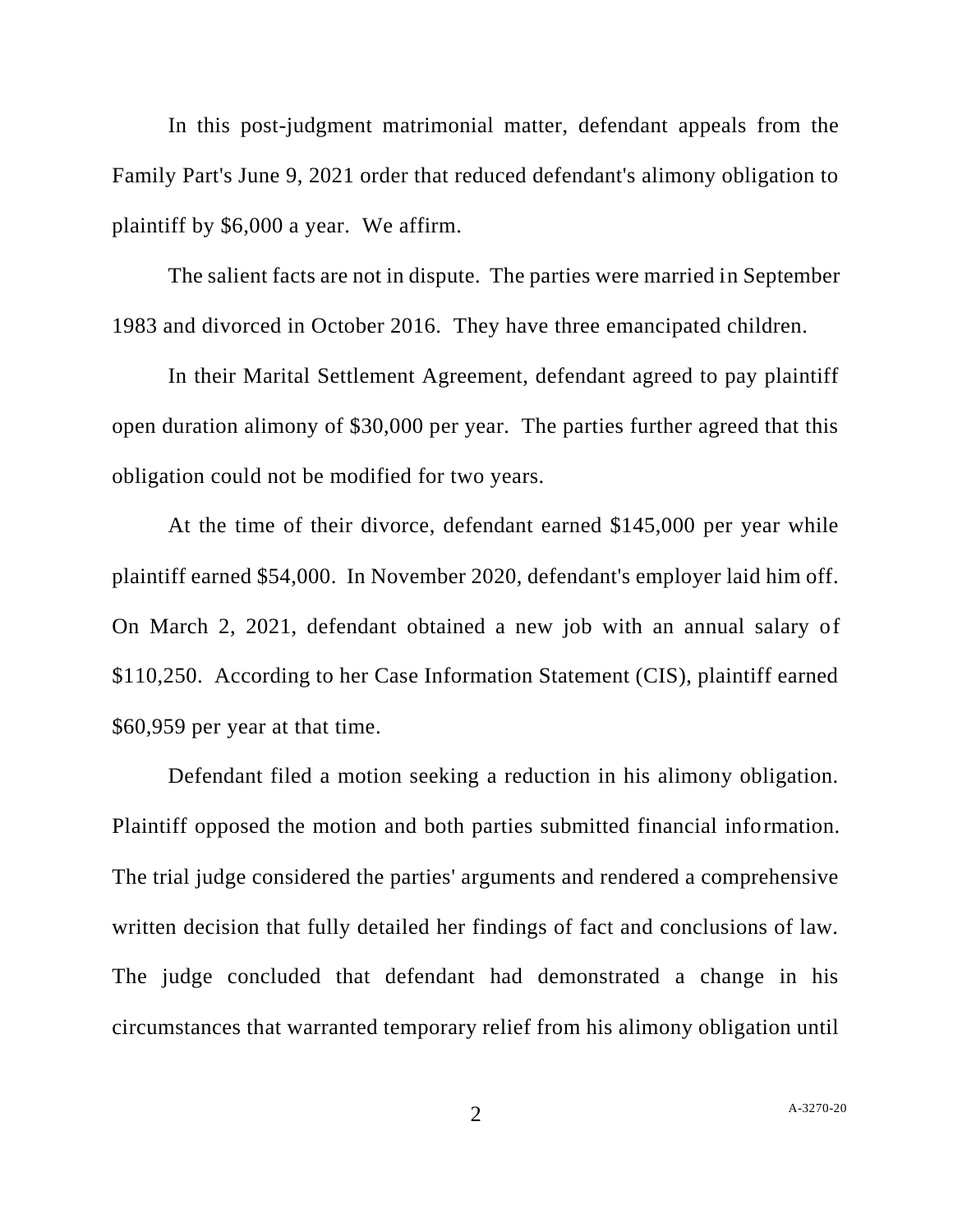his "planned retirement in a year and a half<sup>[1]</sup>" After reviewing the parties' financial information, the judge reduced defendant's alimony obligation to \$24,000 per year.

On appeal, defendant argues: (1) the judge should have determined that plaintiff was earning \$61,340 per year rather than \$60,959; (2) the judge did not consider he had married a woman who had two children of her own that he supported; and (3) the judge should have reduced his alimony obligation in direct proportion to his change in income since the time of the parties' divorce. Based on our review of the record and the applicable law, we affirm substantially for the reasons expressed by the trial judge. We add the following brief comments.

The scope of our review of the Family Part's order is limited. We owe substantial deference to the Family Part's findings of fact because of that court's special expertise in family matters. Cesare v. Cesare, 154 N.J. 394, 411-12 (1998). Thus, "[a] reviewing court should uphold the factual findings undergirding the trial court's decision if they are supported by adequate, substantial and credible evidence on the record." MacKinnon v. MacKinnon, 191 N.J. 240, 253-54 (2007) (alteration in original) (quoting N.J. Div. of Youth & Fam. Servs. v. M.M., 189 N.J. 261, 279 (2007)).

3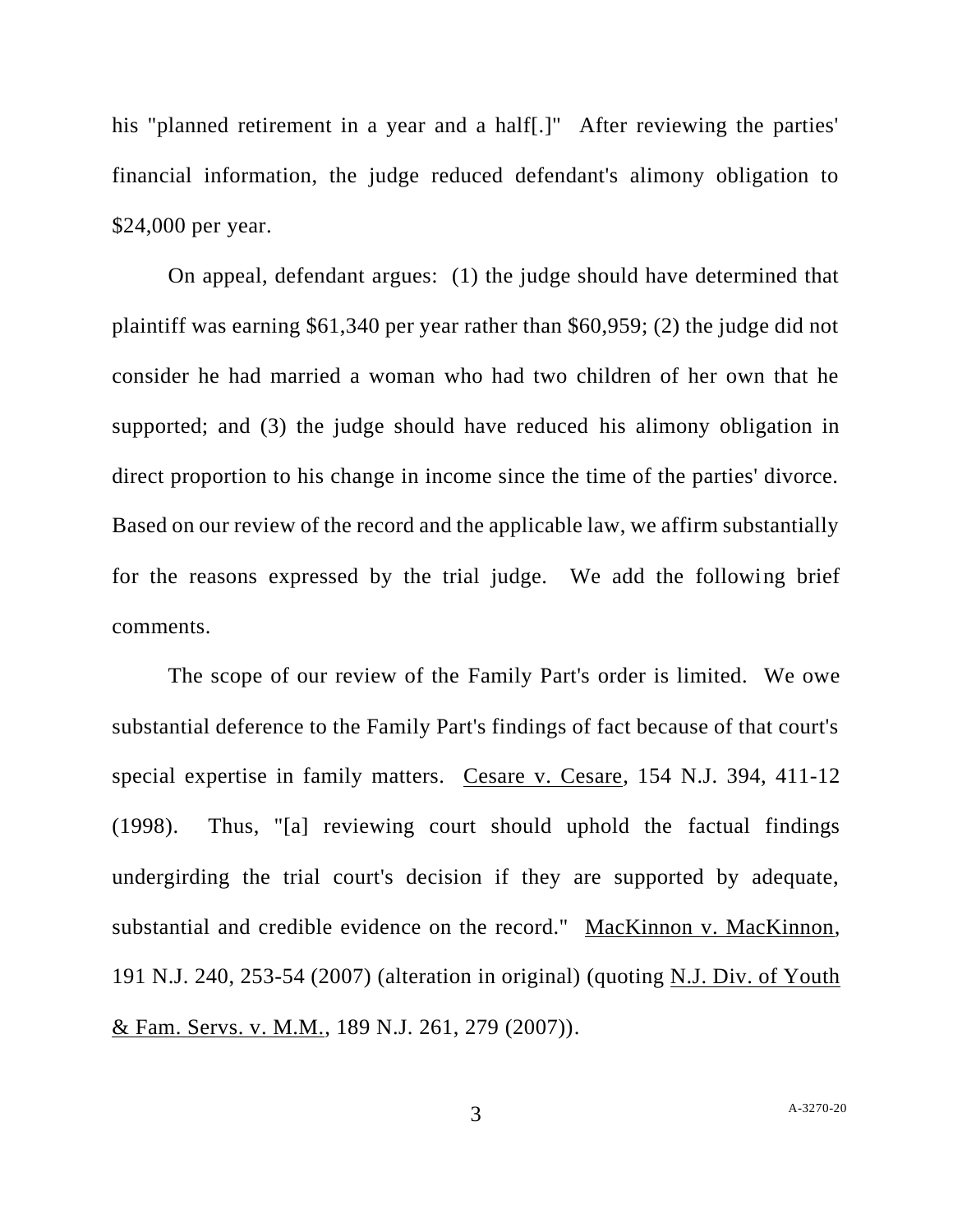While we owe no special deference to the judge's legal conclusions, Manalapan Realty, L.P. v. Twp. Comm. of Manalapan, 140 N.J. 366, 378 (1995), "we 'should not disturb the factual findings and legal conclusions of the trial judge unless . . . convinced that they are so manifestly unsupported by or inconsistent with the competent, relevant and reasonably credible evidence as to offend the interests of justice' or when we determine the court has palpably abused its discretion." Parish v. Parish, 412 N.J. Super. 39, 47 (App. Div. 2010) (quoting Cesare, 154 N.J. at 412). We will reverse the judge's decision "[o]nly when the trial court's conclusions are so 'clearly mistaken' or 'wide of the mark' . . . to ensure that there is not a denial of justice." N.J. Div. of Youth & Fam. Servs. v. E.P., 196 N.J. 88, 104 (2008) (quoting N.J. Div. of Youth & Fam. Servs. v. G.L., 191 N.J. 596, 605 (2007)).

Applying these principles, defendant's arguments concerning the June 9, 2021 order reveal nothing "so wide of the mark" that we could reasonably conclude the order constituted "a denial of justice." As noted above, plaintiff's CIS stated her current income was \$60,959. In another entry, however, it stated her income was \$61,340. The judge determined the \$60,959 figure was correct, but even if it were not, we are satisfied the de minimis \$381 difference between the two amounts was insufficient to change the result.